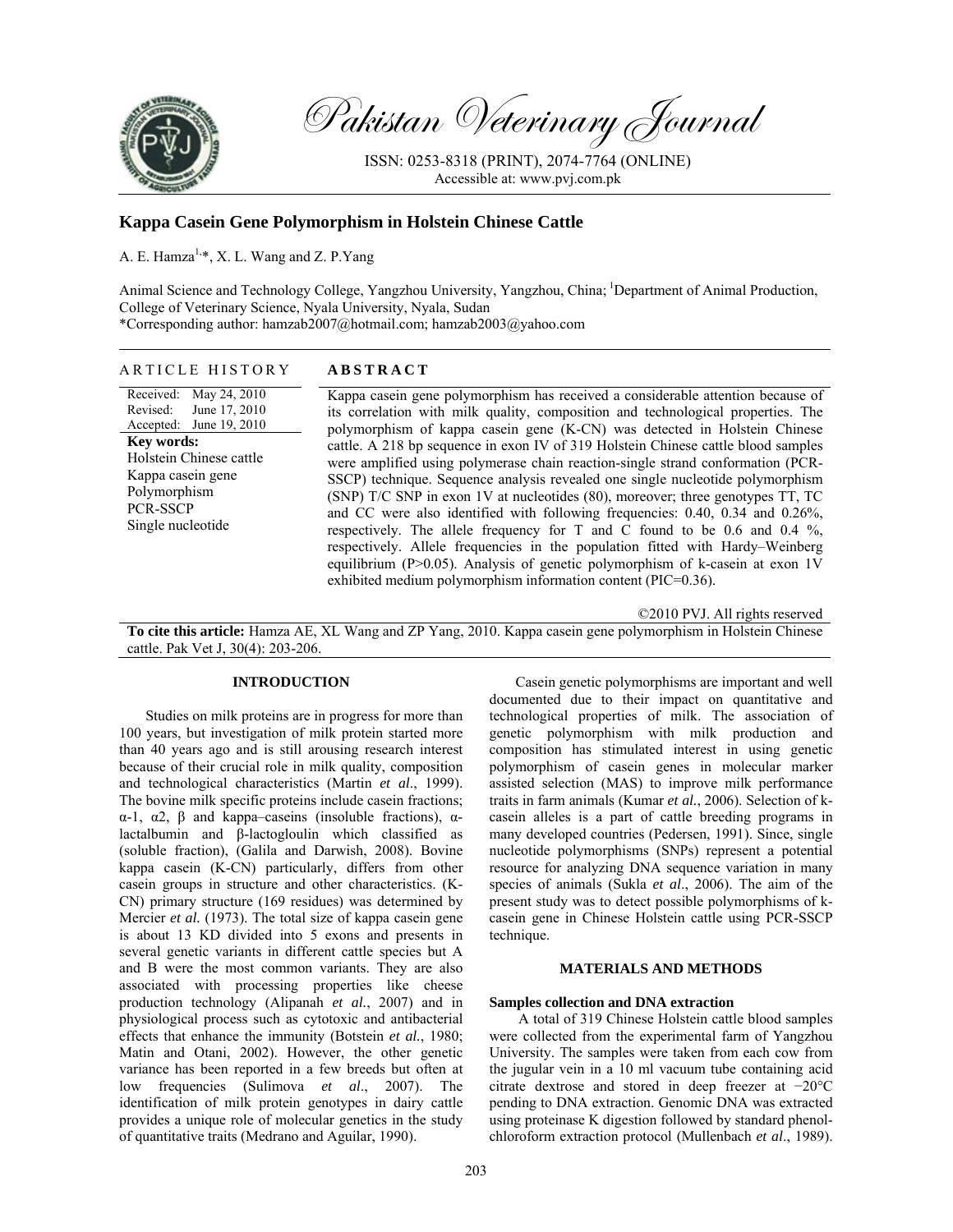The quantity and quality of DNA were measured by spectrophotometer at 260/280 nm using an Eppendorf BioPhotometer (Germany). The content of DNA was estimated by ultraviolet spectrophotometer (Germany), and the genomic DNA was diluted to 50ng/µL.

### **PCR amplification**

A 218 bp fragment containing exon 1V of kappa casein gene was amplified by PCR using forward ׳5 CTAAATCTGGCATAAAAGTA׳3 and reverse ׳5 AATCACGGACTAAATAA׳3, primers with accession No AY380228 sequence from gene bank. PCR was carried into 20µL final volume containing 100 ng template, 1µL 8 pmol/µL each primer, 0.4µL 10 mmol/µL dNTP,  $1.0$  $-2.4$ µL 25 mmol MgCl<sub>2</sub>,  $0.3$ µL 5 U Taq DNA polymerase and 2µL 10×buffer. PCR amplification reactions were used as follows: 94°C for 5 min (initial denaturation), followed by 30 cycles of (denaturation) 94°c for 1 min then (annealing) 50.6°c for 1 min and (extension) at 72°C for 1 min, and (final extension) at 72°C for 10 min. DNA implication was verified by electrophoresis of the PCR product with loading dye (95% formide, 0.25% bromophenol blue and 0.25% xylene cyanol) on 1.5% (W/V) agarose gel in 1X TAE, using DNA marker to confirm the desired PCR products length.

### **Single strand conformation polymorphisms**

Single strand conformation polymorphism (SSCP) analysis said to be one of the most accurate and reliable technique for the identification of structural gene polymorphism that occur as a result of point mutation (Neibergs *et al.,* 1993; Barroso *et al.,* 1999). A total of 2.0 µL PCR product was mixed with 8 µL of the denaturation solution (50 mmol/L NaOH, 1 mmol/L EDTA), and  $1 \mu$ L of the loading buffer containing 0.25% bromophenol blue and 0.25% xylene cyannole, denatured for 10 min at 98°C, and rapidly chilled at -20°C. The samples were then electrophoresed in 12% sodium dodecyl sulfatepolyacrylamide gel electrophoresis (SDS-PAGE). A

thermostatically controlled refrigerated circulator was used to maintain constant temperature (4°C) of the gels. The gels were run in the following conditions: 250 V, 40 mA, 10 min and 150 V, 24 mA, for 8 h. The gel was then silver stained. The patterns of DNA bands were observed and photographed with the GDS7500 System (UVP). Amplified PCR products of the different bands were directly sequenced by Shanghai Sangon Biological Engineering Technology & Services CO, Ltd, Shanghai, China.

#### **Genotyping and allele's calculation**

Genotypic and allelic frequencies for k-casein polymorphism in Chinese Holstein cattle were calculated using POPGENE software (ver.1.31).

### **Polymorphism information content**

Polymorphism information content (PIC) was calculated according to the following equation as described by Botstein *et al.* (1980):

$$
PIC=1-\sum_{i=1}^{n} p_i^2-2\left[\sum_{i=1}^{n-1}\sum_{j=i+1}^{n} p_i^2 p_j^2\right]
$$

Where  $p_i$  is the frequency of the  $i^{\text{th}}$  allele, and *n* is the number of alleles.

## **RESULTS AND DISCUSSION**

 Polymerase chain reaction single strand conformation (PCR-SSCP) allows for the simultaneous typing of several alleles at casein loci, as well as the detection of unknown polymorphisms. (SSCP) analysis in the present work (Fig. 1 and 2) revealed one single nucleotide polymorphism (SNP). The polymorphic site consists of a single nucleotide substitution T/C at position 80 of the exon 1V. Sequence analysis (Fig. 2) also identified three patterns described as TT, TC and CC



**Fig. 1: Banding patterns determined by PCR-SSCP technique for the gene of kappacasein in Chinese Holstein cattle** 



**Fig. 2: Sequence patterns and genotypes of k-casein gene at exon 5 in Chinese Holstein cattle**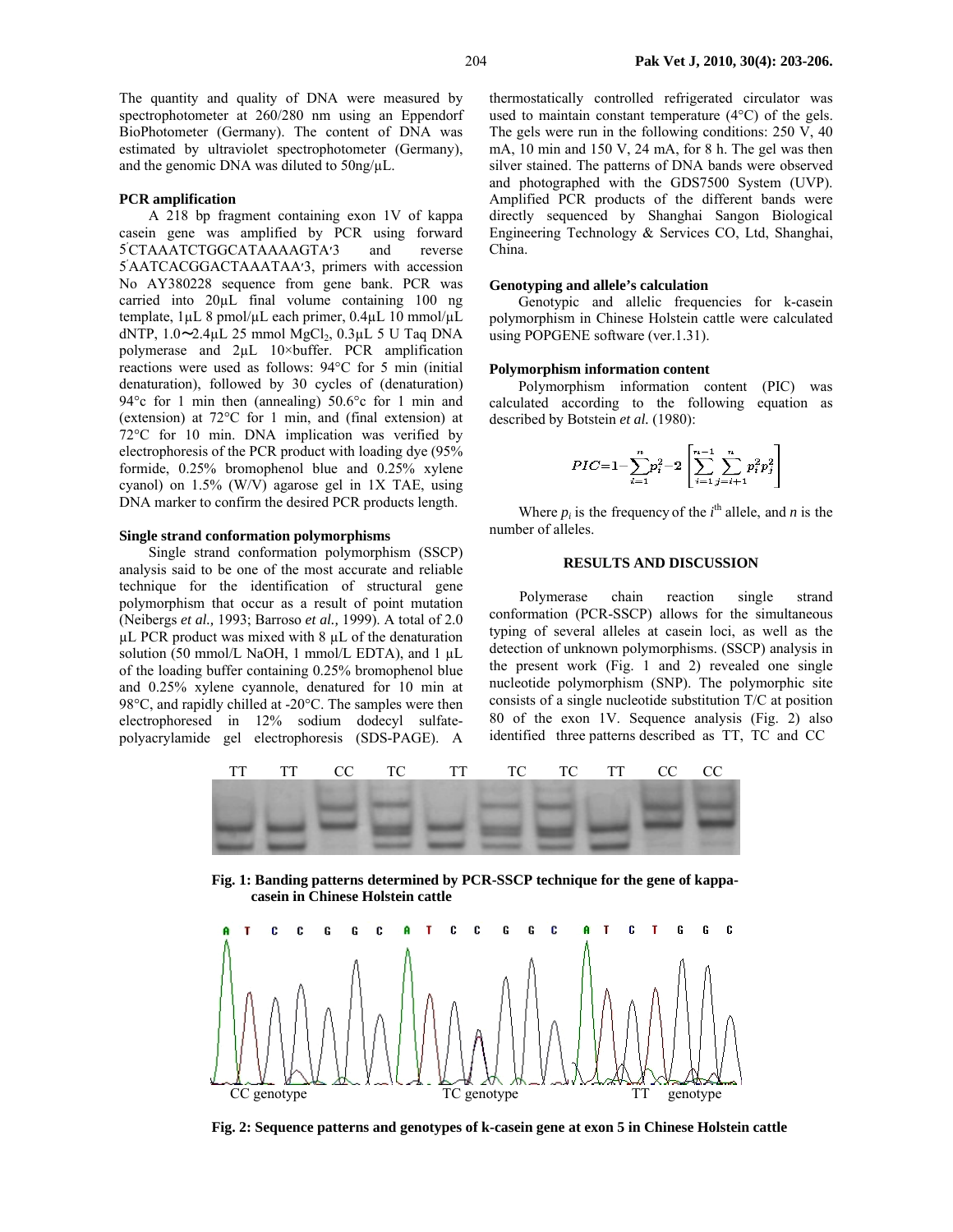**Table 1: Genotype and allele frequency of k-casein gene exon 5** 

| Genotype     | No               | <b>Genotypic Frequency (%)</b> | Allele | <b>Allelic Frequency (%)</b> | $\mathbf{v}$<br>41 | <b>PIC</b> |
|--------------|------------------|--------------------------------|--------|------------------------------|--------------------|------------|
| mm.          | 128              | 0.40                           |        |                              | 15.01              | 0.36       |
| $\mathbf{m}$ | 109              | 0.34                           |        |                              |                    |            |
|              | $^{\circ}$<br>٥Z | ).26                           |        |                              |                    |            |

genotype. Table 1 shows the genotypic and allelic frequency at kappa casein locus in Chinese Holstein cattle. They were 0.40, 0.34 and 0.26%, respectively; and 0.6 and 0.4% for allele T and C, respectively. Majority of studies in kappa casein genotyping and allele frequency have been considered only A and B variants; however, no other studies on Kappa casein alleles (T and C) were found in the literature. Genotype distribution for the studied population fitted with Hardy–Weinberg equilibrium (P>0.05).

The result of a test for Hardy-Weinberg equilibrium in the present study revealed that genotype distribution identified in kappa casein gene correspond with that demonstrated by Ma *et al*. (2007) and Ju *et al.* (2008) in southern Chinese Holstein cattle (P>0.05). Polymorphism within selected candidate genes is well documented for their impacts on quantitative traits for better understand for their influence and crucial role in marker-assisted selection (MAS) programs (Wu *et al*., 2005). Exon 1V of kappa-casein gene is very important as it contains most of the sequence coding for its molecule (Dogru and Ozdemir, 2009). The result of this study showed that this exon is polymorphic, where a SNP was detected at nucleotide (80). These results confirmed the findings stated by Ma *et al*. (2007), who demonstrated that exon 1V of kappa casein gene in Chinese Holstein cattle is polymorphic and they reported a T/C substitution.

Analysis of genetic polymorphism of k-casein at exon 1V exhibited medium polymorphism (PIC=0.36). The PIC value is commonly used in genetics as a measure of polymorphism for a marker locus used in linkage analysis, and also indicated the level of variability detected within a breed compared with the other breeds. PIC values ranged from 0.39 to 0.51 with an average of 0.44 (Buchanan and Thue, 1998), however, in the present study, a medium polymorphism was obtained (PIC=0.36). The PIC value obtained in this work is not similar to those reported by Buchanan and Thue (1998) who obtained PIC values ranged between 0.65 to 0.90 and also dissimilarity with those reported by Bishop *et al*. (1994), Kappes *et al.*  (1997) and Viitala *et al.* (2003) who reported 0.68 PIC value for casein haplotype in Finnish Ayrshire dairy cattle. However, the present result agreed with those recorded by Ma *et al*. (2007), who analyzed the genetic polymorphisms of exon 4 and 5 at kappa casein gene in Southern Chinese Holstein Cattle by PCR-RFLP technique and obtained a moderate polymorphism (PIC=0.3511). This contradiction can be attributed to the fact that (PIC) for each bovine microsatellite loci varied quite considerably within the cattle breed as well (Buchanan and Thue, 1998).

This study confirms the results drawn by Ma *et al.*  (2007) concerning the analysis of polymorphism of kappa casein gene at exon 1V in southern Chinese Holstein Cattle and it is possible to claim that this exon could be useful as genetic marker for additional improvements for this dairy breed.

#### **Acknowledgement**

Authors are grateful to Dr. Hassan Hussein, Mr. Chinrinjin and Professor Yang's students for their appreciable help. The research was financially supported by the National "863" Program of China (No. 2008AA10Z144) and the Natural Science Foundation Research of University of Jiangsu Province (09KJA230002 and 08KJB230005).

#### **REFERENCES**

- Alipanah M, L Klashnikova and G Rodionov, 2007. Kcasein genotypic frequencies in Russian breed Black and Red Pied cattle. Iran J Biotechnol, 3: 191-194.
- Barroso A, S Dunner and J Canon, 1999. A multiplex PCR-SSCP test to genotype bovine beta-casein alleles A1, A2, A3, B, and C. Anim Genet, 30: 322-323.
- Bishop MD, SM Kappes, JW Keele, RT Stone, SLF Sunden, GA Hawkins, S Solinas, R Fries, MD Grosz, J Yoo, and CW Beattie,1994. A genetic linkage map for cattle. Genetics, 136: 619-639.
- Botstein D, RL White, M Skolnick and RW Davis, 1980. Construction of a genetic linkage map in man using restriction fragment polymorphisms. Am J Hum Genet, 32: 314-331.
- Buchanan FC and TD Thue, 1998. Intrabreed polymorphic information content of microsatellites in cattle and sheep. Can J Anim Sci, 78: 425-428.
- Dogru U and M Ozdemir, 2009. Genotyping of kappacasein locus by PCR-RFLP in brown Swiss cattle breed. J Anim Vet Adv, 8: 779-781.
- Galila ASE and SF Darwish, 2008. A PCR-RFLP assay to detect genetic variants of kappa-casein in cattle and buffalo. Arab J Biotech, 11: 11-18.
- Ju Z, Q Li, H Wang, J Li, O An, W Yang, J Zhong and F Wang, 2008. Genetic polymorphism of κ-casein gene exon4 and its correlation with milk production traits in Chinese Holsteins. Hereditos, 10: 1312-1318.
- Kappes SM, JW Keele, RT Stone, RA McGraw, TS Sonstegard, TPL Smith, NL Lopez-Corrales, and CW Beattie, 1997. A second-generation linkage map of the bovine genome. Genet Res, 7: 235-249.
- Kumar D, N Gupta, S Ahlawat, R Satyanarayana, S Sunder and S Gupta, 2006. Single strand confirmation polymorphism (SSCP) detection in exon I of the lactalbumin gene of Indian Jamunapri milk goats (*Capra hircus*). Genetic Mol Biol, 29: 271-274.
- Ma X, X Wang, G Hu, G Ma, J Zhao, C Peng and G Chang, 2007. Analysis of genetic polymorphisms at κ-CN Exon 4 and Exon 5 in southern Chinese Holstein Cattle. China Dairy Cattle, 2: 5-8.
- Martin P, M Ollivier-Bousquet and F Grosclaude, 1999. Genetic polymorphism of caseins: a tool to investigate casein micelle organization. Int Dairy J, 9: 163-171.